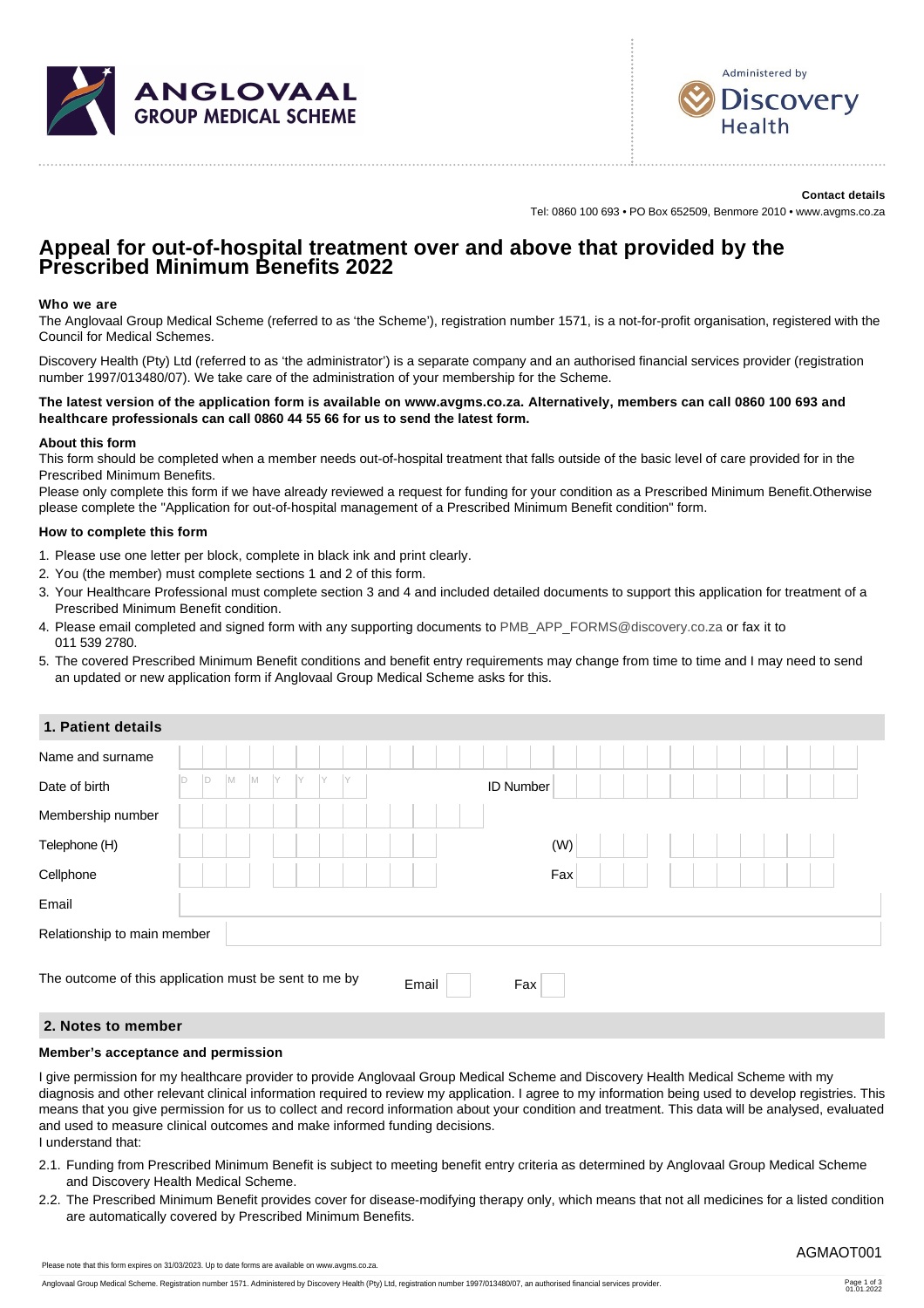- 2.3. By registering for Prescribed Minimum Benefits, I agree that my condition may be subject to disease management interventions and periodic review and that this may include access to my medical records.
- 2.4. Funding for treatment from Prescribed Minimum Benefit will only be effective from when Anglovaal Group Medical Scheme and Discovery Health Medical Scheme receives an application form that is completed in full.
- 2.5. An application form needs to be completed when applying for a new PMB condition.
- 2.6. If you are approved on the benefit, you need to let us know when your treating doctor changes your treatment plan so that we can update your Prescribed Minimum Benefit authorisation/s. You can do this by e-mailing the new prescription to us or asking your doctor or pharmacist to do this for you.
- 2.7. To make sure that we pay your claims from the correct benefit, we need the claims from your healthcare providers to be submitted with the relevant ICD-10 diagnosis code(s). Please ask your doctor to include your ICD-10 diagnosis code(s) on the claims they submit and on the form that they complete when they refer you to the pathologists and/or radiologists for tests. This will enable the pathologists and radiologists to include the relevant ICD-10 diagnosis code(s) on the claims they submit, ensuring that we pay your claims from the correct benefit.

#### **Consent for processing my personal information**

I give the Scheme and the administrator consent to have access to and process all information (including general, personal, medical or clinical information) that is relevant to this application. I understand that this information will be used for the purposes of applying for and assessing my funding request for Prescribed Minimum Benefits. I consent to the Scheme and the administrator disclosing, from time to time, information supplied to them (including general, personal, medical or clinical information) to my healthcare provider and to relevant third parties, to administer the Prescribed Minimum Benefits as well as undertake managed care interventions related to the PMB condition.

| Patient's signature<br>(if patient is a minor,<br>main member to sign) |  | Date |  |  | IVI. |  |  |  |  |  |  |  |
|------------------------------------------------------------------------|--|------|--|--|------|--|--|--|--|--|--|--|
|------------------------------------------------------------------------|--|------|--|--|------|--|--|--|--|--|--|--|

I acknowledge that I have read and understood the conditions under "Notes to member" (section 2).

#### **3. Application (Healthcare professional to complete)**

# **3.1**. **Application for out-of-hospital treatment**

| <b>Condition</b> | ICD-10 code | <b>Consultation or</b><br>procedure code** | <b>Consultation or procedure</b><br>description | Quantity required |
|------------------|-------------|--------------------------------------------|-------------------------------------------------|-------------------|
|                  |             |                                            |                                                 |                   |
|                  |             |                                            |                                                 |                   |
|                  |             |                                            |                                                 |                   |
|                  |             |                                            |                                                 |                   |
|                  |             |                                            |                                                 |                   |
|                  |             |                                            |                                                 |                   |
|                  |             |                                            |                                                 |                   |

\*Please clearly specify what is required, for example consultations, pathology, radiology and/or procedure.

\*\*The professional billing codes must be supplied for us to review the application.

Please attach any relevant supporting documents, for example pathology tests.

When applying for mental health conditions over and above the sessions provided for, please submit a DSM V form including the GAF (global assessment of functioning) score.

#### **3.2. Application for medicine**

Current medicine required (please provide supportive clinical results or information, where necessary)

| <b>Condition</b> | ICD-10 code | Medicine name, strength and<br>dosage | How long has the patient<br>used this medicine? |               |  |  |  |  |
|------------------|-------------|---------------------------------------|-------------------------------------------------|---------------|--|--|--|--|
|                  |             |                                       | Years                                           | <b>Months</b> |  |  |  |  |
|                  |             |                                       |                                                 |               |  |  |  |  |
|                  |             |                                       |                                                 |               |  |  |  |  |
|                  |             |                                       |                                                 |               |  |  |  |  |
|                  |             |                                       |                                                 |               |  |  |  |  |